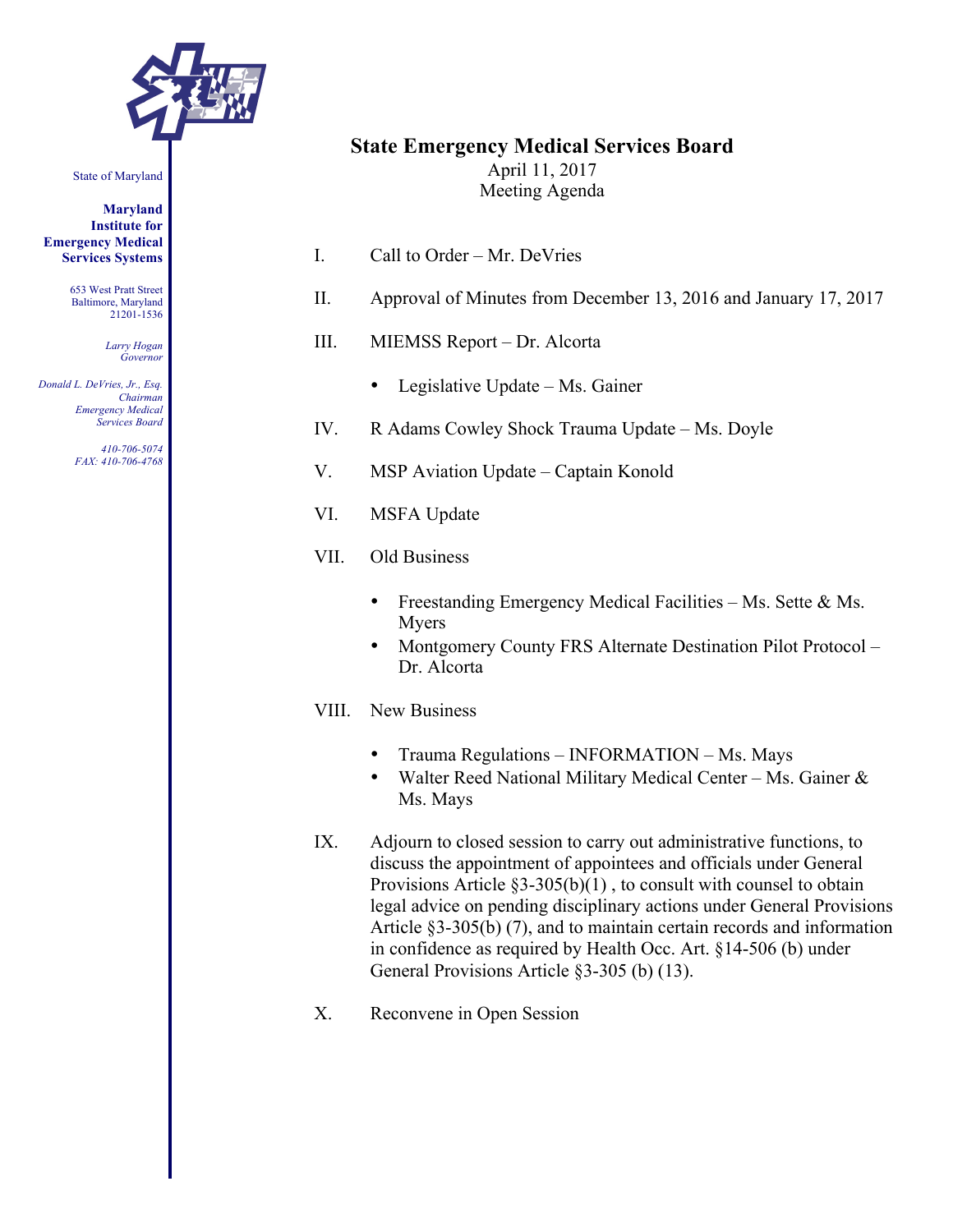

State of Maryland

**Maryland Institute for Emergency Medical Services Systems**

> 653 West Pratt Street Baltimore, Maryland 21201-1536

> > *Larry Hogan Governor*

*Donald L. DeVries, Jr., Esq. Chairman Emergency Medical Services Board*

> *410-706-5074 FAX: 410-706-4768*

# **State Emergency Medical Service Board April 11, 2017**

## **Minutes**

**Board Members Present:** Donald L. DeVries, Jr., Esq., Chairman; Vic Broccolino (by phone), Vice-Chairman; David Hexter, M.D.; Kyrle W. Preis III, NREMT-P; Mary Alice Vanhoy, RN; Sally L. D. Showalter, RN; Sherry Adams (by phone); Dean E. Albert Reece, M.D.; Dany Westerband, M.D.

**Board Members Absent:** Murray Kalish, MD; George A. Cross, Jr.

# **Others Present:**

**MIEMSS**: Dr. Alcorta; Ms. Gainer; Mr. Schaefer; Ms. Goff; Mr. Brown; Mr. Hurlock; Ms. Oliveira; Ms. Mays; Ms. Abramson; Ms. Myers; Ms. Aycock; Dr. Floccare; Mr. Darchicourt; Mr. Cantera; Dr. Thompson; Mr. Donohue

**OAG:** Mr. Magee; Ms. Sette

**RACSTC:** Ms. Doyle

**MSPAC:** Captain Konold; Lt. McMinn

**Maryland Votes for Animals:** Ms. Radov

**MCFRS:** Dr. Stone

Mr. DeVries welcomed everyone and asked for the approval of the minutes from the December 13, 2016 and January 17, 2017.

**ACTION: Upon the motion Ms. Showalter, seconded by Dr. Hexter, the Board voted unanimously to approve as written the minutes of the December 13, 2016, and January 17, 2017, meetings of the State EMS Board.**

## **MIEMSS**

A written copy of the MIEMSS Report was distributed.

Dr. Alcorta highlighted Governor Hogan's declaration of a State of Emergency to combat the heroin and opioid crisis in Maryland and MIEMSS participation in Maryland's prevention efforts. He gave a brief update on the RFP for the Statewide Communications System, the MIEMSS internal review of the updated Burn Standards, the EMR-to-EMT Bridge, the MIH Recommendations document which was presented to SEMSAC and the continued progress for resolving issues with the new Licensure System.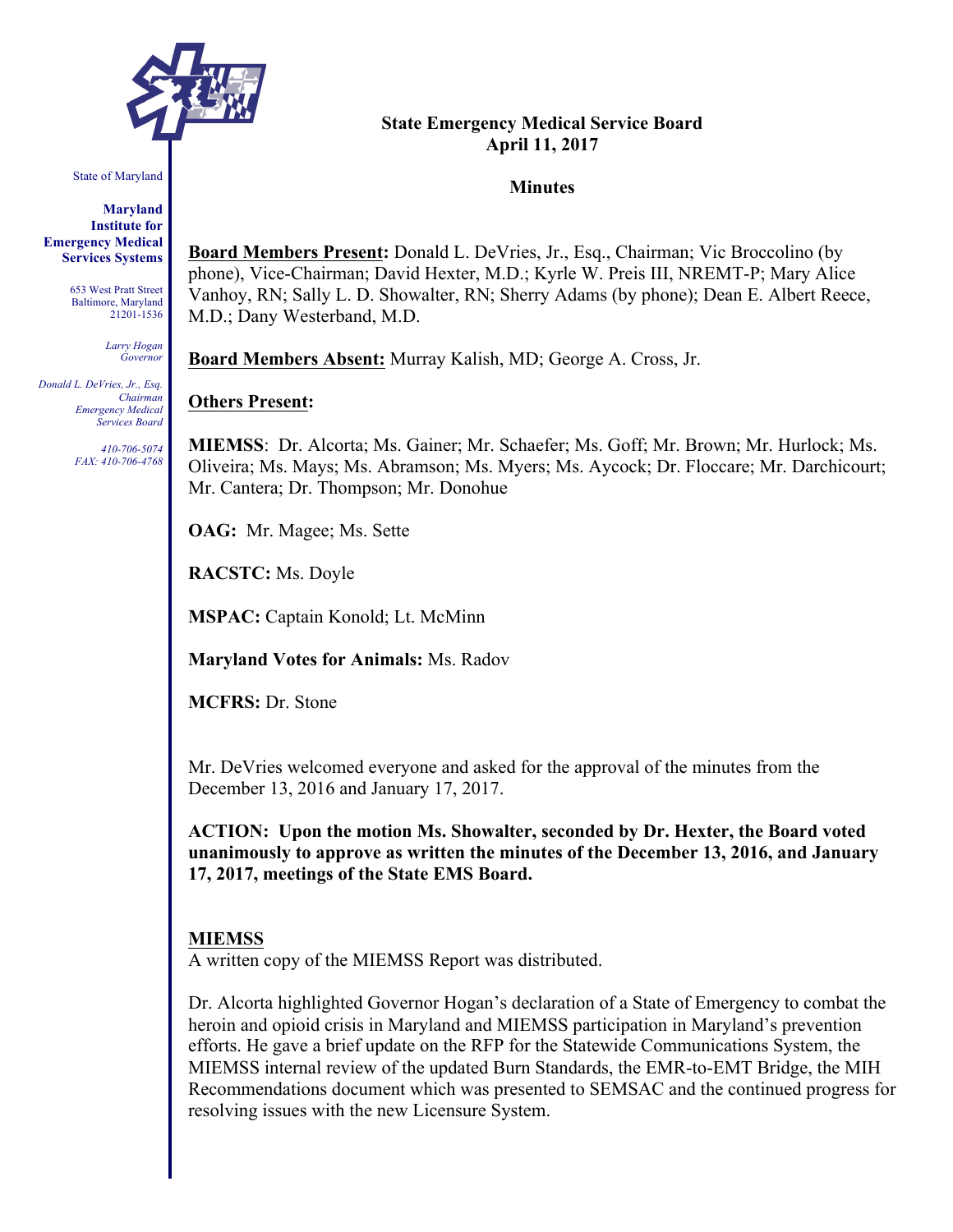Mr. Bratt, MIEMSS' Director of Regional Programs, gave an overview of MEMA's plan to develop a Maryland State Incident Management Team program. He said that the mission of the multi-jurisdictional State Incident Management Team (IMT) is to be an all hazards, multi-functional fully-credentialed and qualified team to support the local jurisdictions and/or the State for complex multi-operational period incidents or events.

Ms. Mays said that a Distracted Driving Prevention Awareness day was held at various trauma centers on April 5, 2017, and at R Adams Cowley Shock Trauma on April 11, 2017.

Ms. Mays said that the Burn Center Regulations are currently under review for any needed updating.

Dr. Alcorta said that vendor submissions in response to the Communication upgrade re-released RFP are due on May 1, 2017. (Update since the April 11 2017 EMS Board meeting: An extension requested by several vendors was granted; the new RFP closing date is now June 1, 2017.)

Dr. Alcorta said that the national FirstNet contract, a 25-year agreement to build a national broadband network that will be used by police, firefighters and emergency medical services, will cover 50 states, five U.S. territories and Washington D.C., was awarded to AT&T. The value of the first five years is \$6.5 billion to build out the network. States will have the opportunity to opt out of the FirstNet authority, and contract to build their own interoperable radio access networks.

Dr. Alcorta introduced two new MIEMSS employees: Tessa Smith, EMS Infectious Disease Program Coordinator, and Sean Britton, EMS Preparedness Planner.

The EMS Care Conference will be held from April 26, 2017 through April 30, 2017 in Ocean City, Maryland.

The 2017 National EMS Week will be held from May  $21 - 27$ , 2017. This year's theme is "EMS" STRONG: Always in Service". Wednesday, May 24 is Emergency Medical Services for Children (EMSC) Day.

## Legislative Update

A paper copy of the final report / summary of various bills interest considered by the General Assembly during the 2017 Session was distributed. The General Assembly concluded its 2017 Session at midnight on Monday, April 10, 2017.

Ms. Gainer thanked Ms. Myers and other staff members who stepped up during the 2017 Legislative session as she balanced her position as Acting Co-Executive Director and her other agency responsibilities.

Ms. Gainer said that the MEMSOF budget forecast, completed by the Department of Legislative Hearings, projects the MEMSOF to be solvent through 2023. Also, the General Accounting Division of the Comptroller's Office has been identified as the entity that should be responsible for administering, accounting and completing the year-end reconciliation for the MEMSOF.

Ms. Gainer reported that MIEMSS has been tasked with providing two studies to the legislature: 1) to evaluate the impact on response times due to Emergency Department overcrowding and 2) to evaluate the financial impact of existing MIH programs and the potential for expansion.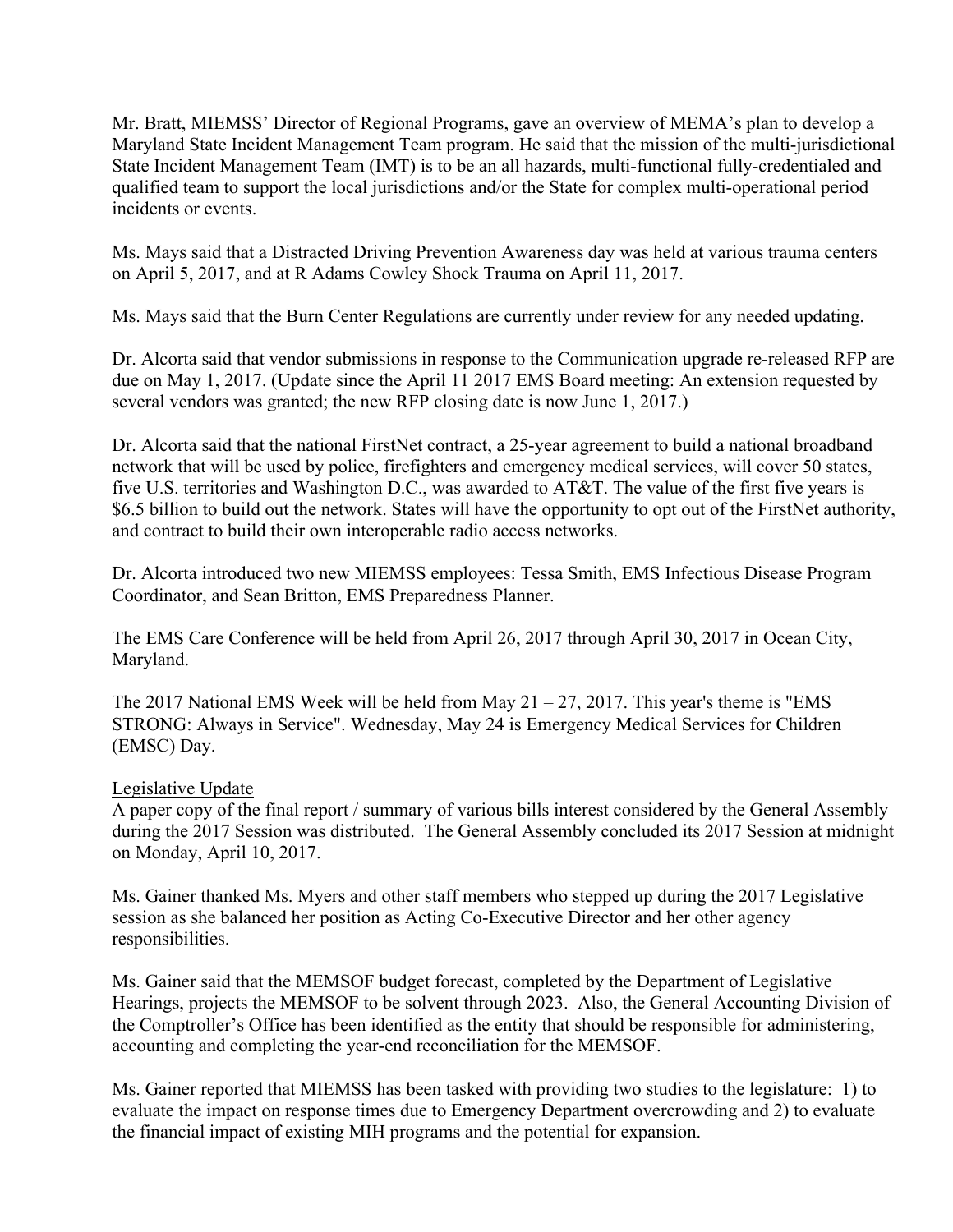Ms. Myers introduced Ms. Radov who was instrumental in the passing of SB 269 / HB 218 – Emergency Veterinary Care – Immunity from Liability bill that allows individuals other than veterinarians, specifically first responders, to provide aid to animals at the scene of an emergency and provides immunity from civil liability when doing so. Effective date: October 1, 2017.

Ms. Myers said that the Legislature has asked for MIEMSS to conduct a study regarding the location of automated external defibrillators, the costs associated with owning, using and training individuals to use automated external defibrillators and potential liability issues. Due: December 1, 2017.

Ms. Myers announced that effective July 1, 2017, the name of the Maryland "Department of Health & Mental Hygiene", "DHMH" as it is more commonly known, will change to the Maryland "Department of Health".

# **MSFA**

Mr. DeVries announced the recent passing of the father of MSFA Past President and former EMS Board member Gene Worthington.

# **R Adams Cowley Shock Trauma Center (RACSTC)**

A copy of the RACSTC report was distributed.

Ms. Doyle said that admission volumes are down.

Ms. Doyle provided an update on the Shock Trauma Helipad Refurbishment which is anticipated to be completed in September 2017. She said there have been two incidents on the working helipad since construction began. A MSPAC helicopter was down on the helipad needing a replacement part and the elevator up to the helipad malfunctioned. Neither incident caused the alternate landing zone to be utilized.

Mr. DeVries thanked everyone for their informative report and expounded on the sustained cooperative excellence of leadership.

The RACSTC Gala will be held on April 22, 2017.

Dr. Alcorta thanked Ms. Doyle and the RACSTC "Go Team" for their dedication and response. He said the "GO Team" is a wonderful system asset and statewide resource.

# **MSPAC**

A copy of the MSPAC report was distributed.

Captain Konold reported that Major Lowman retired effective April 1, 2017. Captain Konold will be the Acting Commander of the Aviation Command until a replacement is named by the Superintendent.

The Flight Training Device (FTD) has been inspected by MSPAC personnel. Delivery of the FTD is being coordinated with Leonardo (formerly Agusta Westland) to plan the its arrival as the building that will house the FTD nears completion. This is important as the FTD needs to be located in a temperature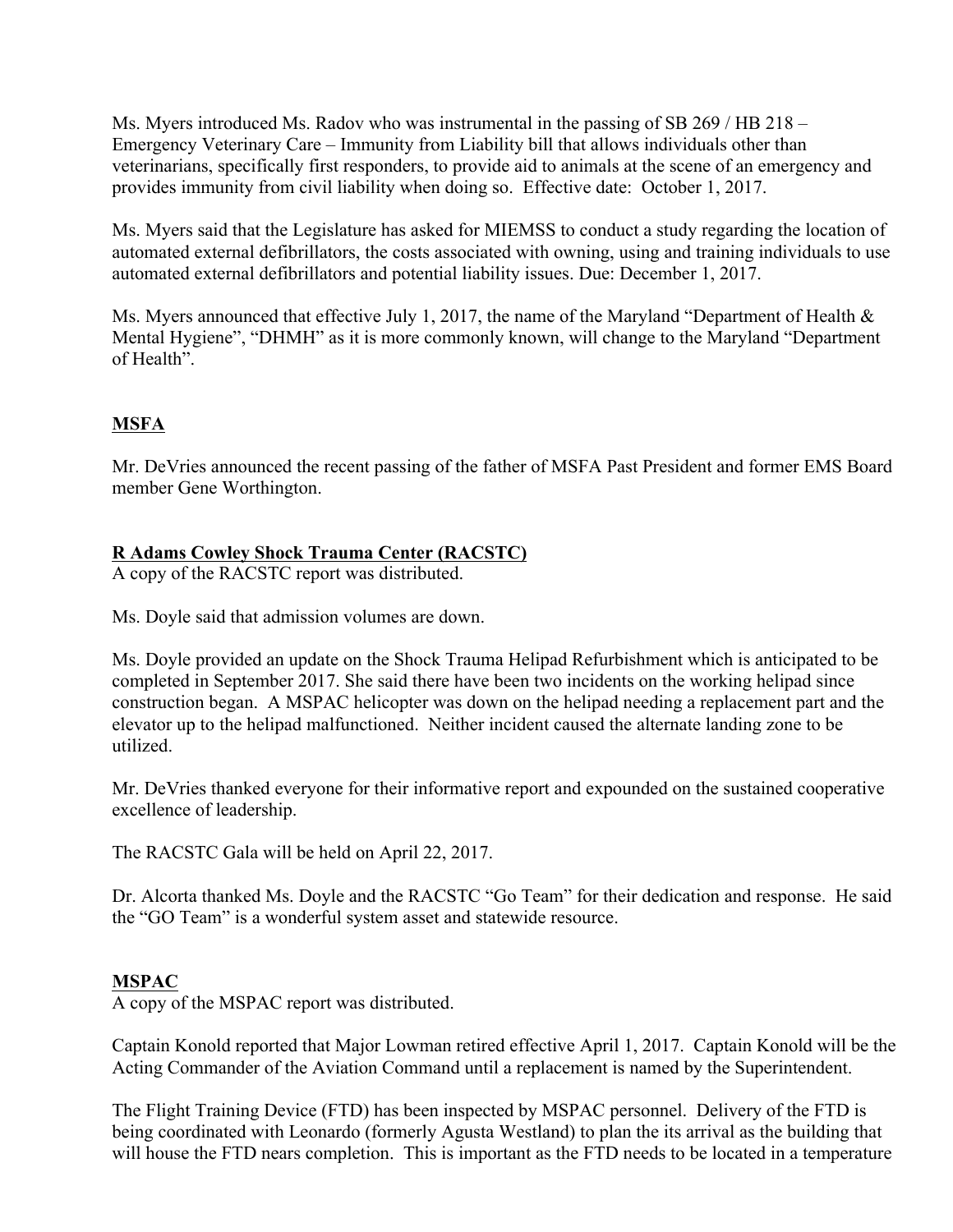and humidity controlled environment. Regarding the building, construction has begun. DGS reported at the last progress meeting that the expected construction completion date is currently late summer / early fall of 2017, assuming no additional and unexpected delays occur. The MSPAC is briefed every two weeks by DGS and they will provide additional information at it becomes available. Once the FTD is fully operational, it will be instrumental in reducing flight time on the AW-139 fleet.

# **OLD BUSINESS**

A copy of the updated regulation with changes was distributed.

# 30.08.15 Freestanding Emergency Medical Facilities

Ms. Sette said that the distributed copy of the 30.08.15 Freestanding Emergency Medical Facilities regulation reflects the suggested changes compiled after the regulation was published in the Maryland Register. Ms. Sette said that SEMSAC has approved republishing in the *Maryland Register* and asked for the EMS Board's approval to republish.

# **ACTION: Upon the motion by Dr. Reece, seconded by Mr. Preis, the Board voted unanimously to approve republishing the updated 30.08.15 Freestanding Emergency Medical Facilities Regulation in the** *Maryland Register***.**

## Montgomery County FRS Alternate Destination Pilot Protocol

Dr. Alcorta gave an overview of the Montgomery County FRS Alternate Destination Pilot Protocol that was distributed to the Board for information in December 2016. He introduced Dr. Stone, Montgomery County FRS' Medical Director. A discussion regarding several performances measures within the protocol was discussed.

\*Ms. Vanhoy said that the word "Research" needs to be removed from the pilot protocol's title, as the protocol is a Quality Improvement protocol and not a research project with IRB approval.

# **Upon the motion made by Dr. Westerband, seconded by Mr. Preis, the Board approved the Montgomery County FRS Alternate Destination Pilot Protocol. (Dr. Hexter abstained)**

## **NEW BUSINESS**

## Trauma Regulations

Ms. Mays submitted a copy of the Trauma Regulations showing proposed changes to the EMS Board.

## Walter Reed National Military Medical Center

Ms. Gainer said in July 2016, the National Academy of Sciences released a report released a report "A National Trauma Care System: Integrating Military and Civilian Trauma Systems to Achieve Zero Preventable Deaths." The report sets forth a framework to more fully integrate the military and civilian trauma systems and includes recommendations to that end. The National Defense Authorization Act of 2017 directs military medical centers to develop civilian-military partnerships, such as participation in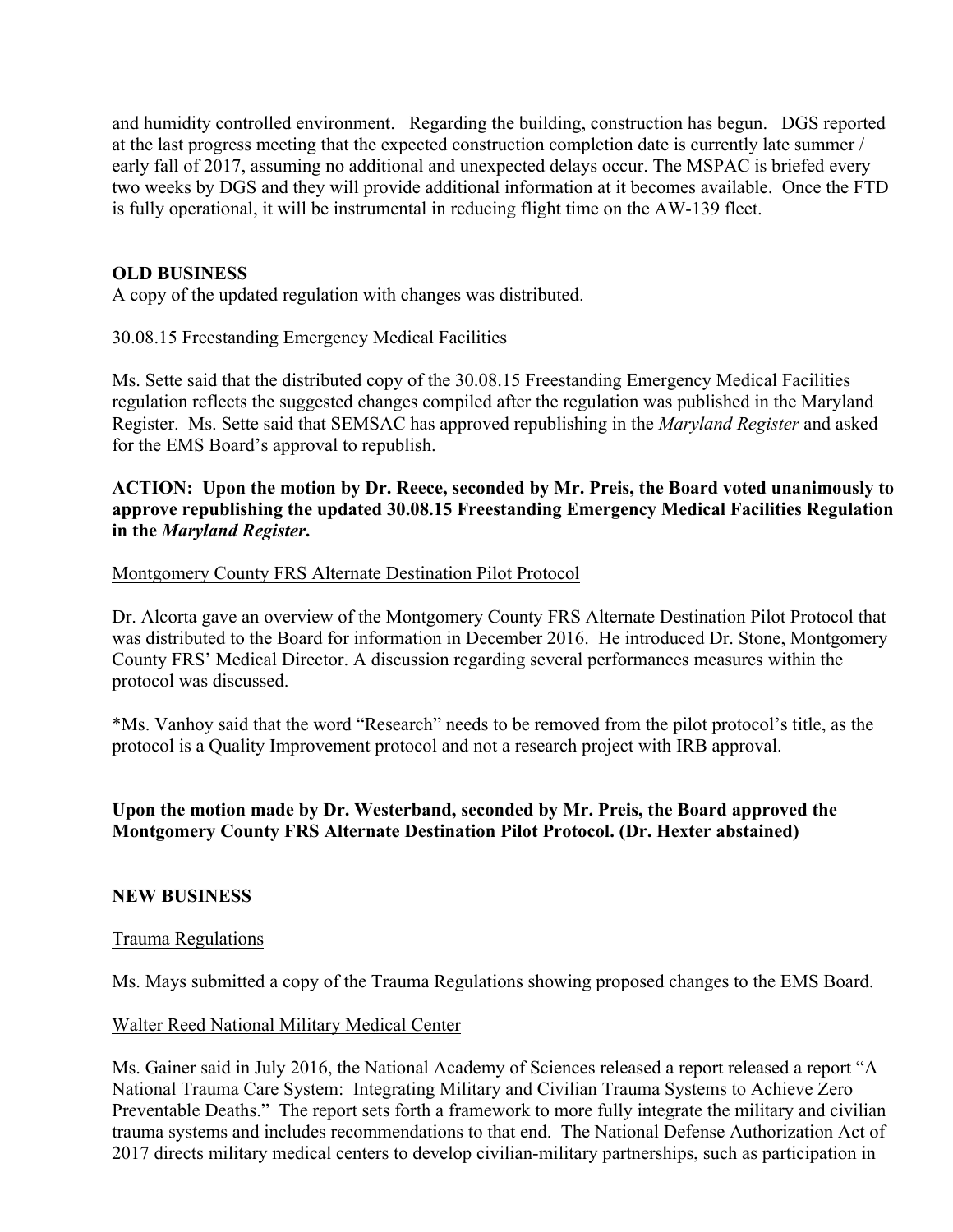state and local trauma systems, to ensure military readiness to provide full spectrum of trauma care to service members. She said that, as a result, MIEMSS has been contacted by Walter Reed National Military Medical Center, an ACS verified Level II trauma center, regarding their interest in becoming part of the Maryland system. She said that MIEMSS would be exploring ways to partner with Walter Reed, including for trauma physician training, disasters, rehabilitation and research.

For example Dr. Westerband said that Walter Reed has great potential to become an incredible partner in our trauma system. A needs assessment and impact study on the community and other Maryland Trauma Centers should be conducted. Ms. Gainer asked Dr. Westerband to be involved in discussions.

Ms. Doyle suggested that other Trauma Centers may also wish to investigate the C-STARS program that was implemented at RASTC. She said the program has been a very successful military/civilian trauma integration that brings Airforce personnel to RACSTC for training and updating skills.

Ms. Gainer and Ms. Mays will be attending the Military Trauma Conference on April 18 & 19, 2017.

# **Upon the motion made by Ms. Vanhoy, seconded by Ms. Showalter the EMS Board adjourned to closed session**.

The EMS Board adjourned to closed session in order to carry out administrative functions, to consult with counsel to obtain legal advice on pending disciplinary actions under General Provisions Article §3-305(a) (7), and to maintain certain records and information in confidence as required by Health Occ. Art. §14-506 (b) under General Provisions Article §3-305 (a) (13).

# **In Closed Session:**

**Board Members Present:** Donald L. DeVries, Jr., Esq., Chairman; Vic Broccolino (by phone), Vice-Chairman; David Hexter, M.D.; Kyrle W. Preis III, NREMT-P; Mary Alice Vanhoy, RN; Sally L. D. Showalter, RN; Sherry Adams (by phone); Dean E. Albert Reece, M.D.; Dany Westerband, M.D.

**Board Members Absent:** Murray Kalish, MD; George A. Cross, Jr.

## **Others Present:**

**MIEMSS:** Ms. Gainer; Dr. Alcorta; Ms. Aycock; Ms. Mays; Ms. Goff; Mr. Schaefer; Mr. Brown; Mr. Fiackos

**OAG:** Mr. Magee; Ms. Sette

## **In closed session the Board:**

- 1. Discussed educational programs;
- 2. Discussed a Trauma Center and a Trauma Center re-designation;
- 3. Discussed Level III Perinatal Centers;
- 4. Considered SEMSAC memberships; and
- 5. Considered EMS provider disciplinary actions.